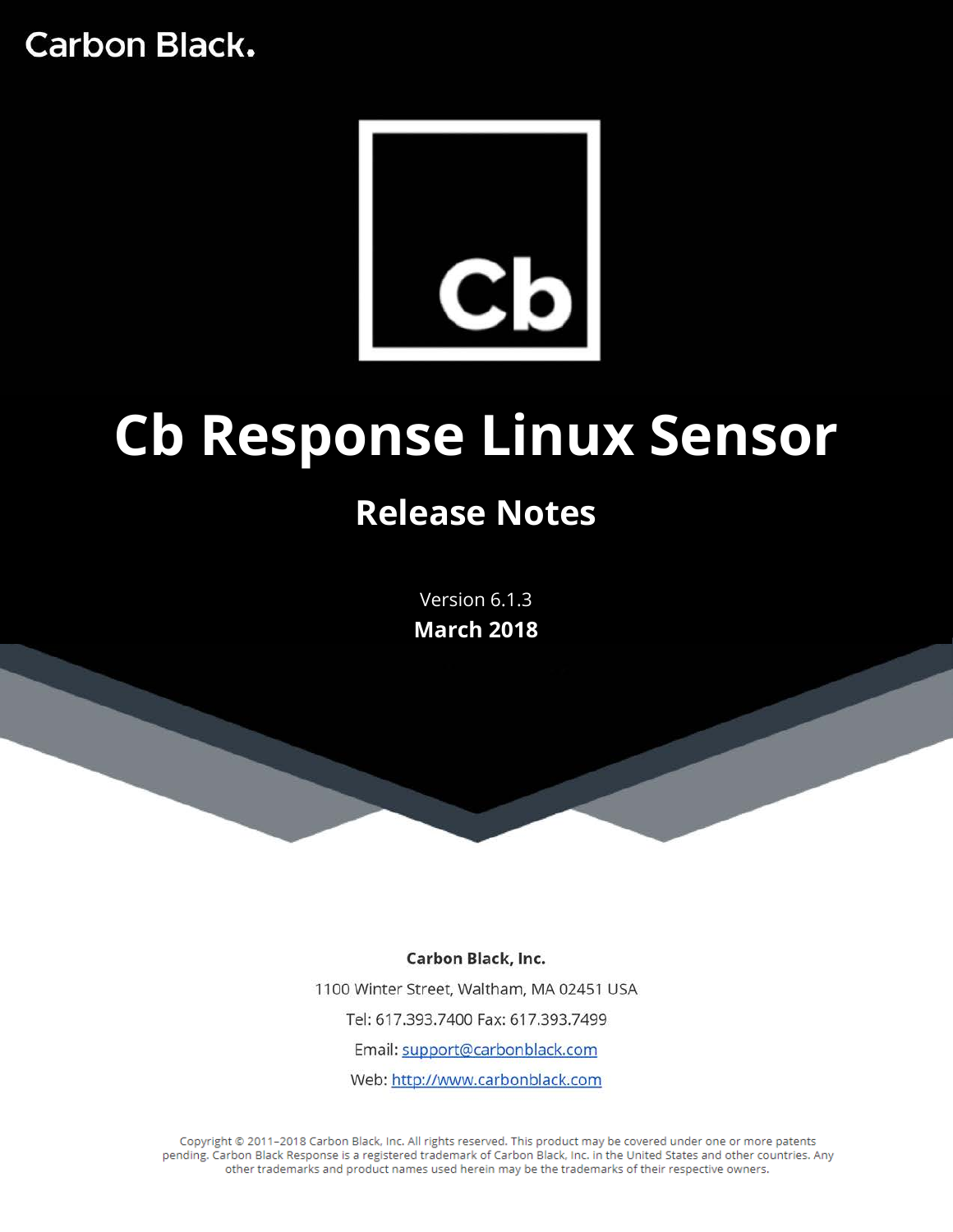# **Carbon Black,**

### **Introduction**

The *Cb Response Linux Sensor v6.1.3 Release Notes* provide information for users upgrading from previous versions as well as users new to the product. It consists of the following sections:

- **[Corrective Content](#page-2-0)** Describes issues resolved by this release as well as more general improvements in performance or behavior.
- **[Known Issues and Limitations](#page-3-0)** Describes known issues or anomalies in this version.
- **[Contacting Technical Support](#page-3-1)** Describes ways to contact Carbon Black Technical Support and what information to have ready.

This document is a supplement to the main Cb Response product documentation.

#### Purpose of this Release

The Cb Response Linux Sensor v6.1.3 release includes support for RHEL 7.4, IPv6 event detection, a new explicit filter on binary file uploads, and additional bug fixes and performance improvements.

**Note:** Each Cb Response sensor release is cumulative and includes changes and fixes from all previous releases.

#### **Documentation**

The standard product documentation for Cb Response includes:

- *Cb Response User Guide* Describes Cb Response feature functionality in detail, plus administrative functions.
- *Cb Response Server/Cluster Management Guid*e Explains how to install and manage Cb Response servers and clusters.
- *Cb Response Server Sizing Guide* Provides details on infrastructure sizing for Cb Response server.
- *Cb Response API* Documentation for the Cb Response API is located a[t](https://github.com/carbonblack/cbapi) [https://developer.carbonblack.com.](https://developer.carbonblack.com/)

Additional documentation for specialized tasks and situations is available on the [Carbon Black User](https://community.carbonblack.com/)  [eXchange](https://community.carbonblack.com/) at https://community.carbonblack.com/.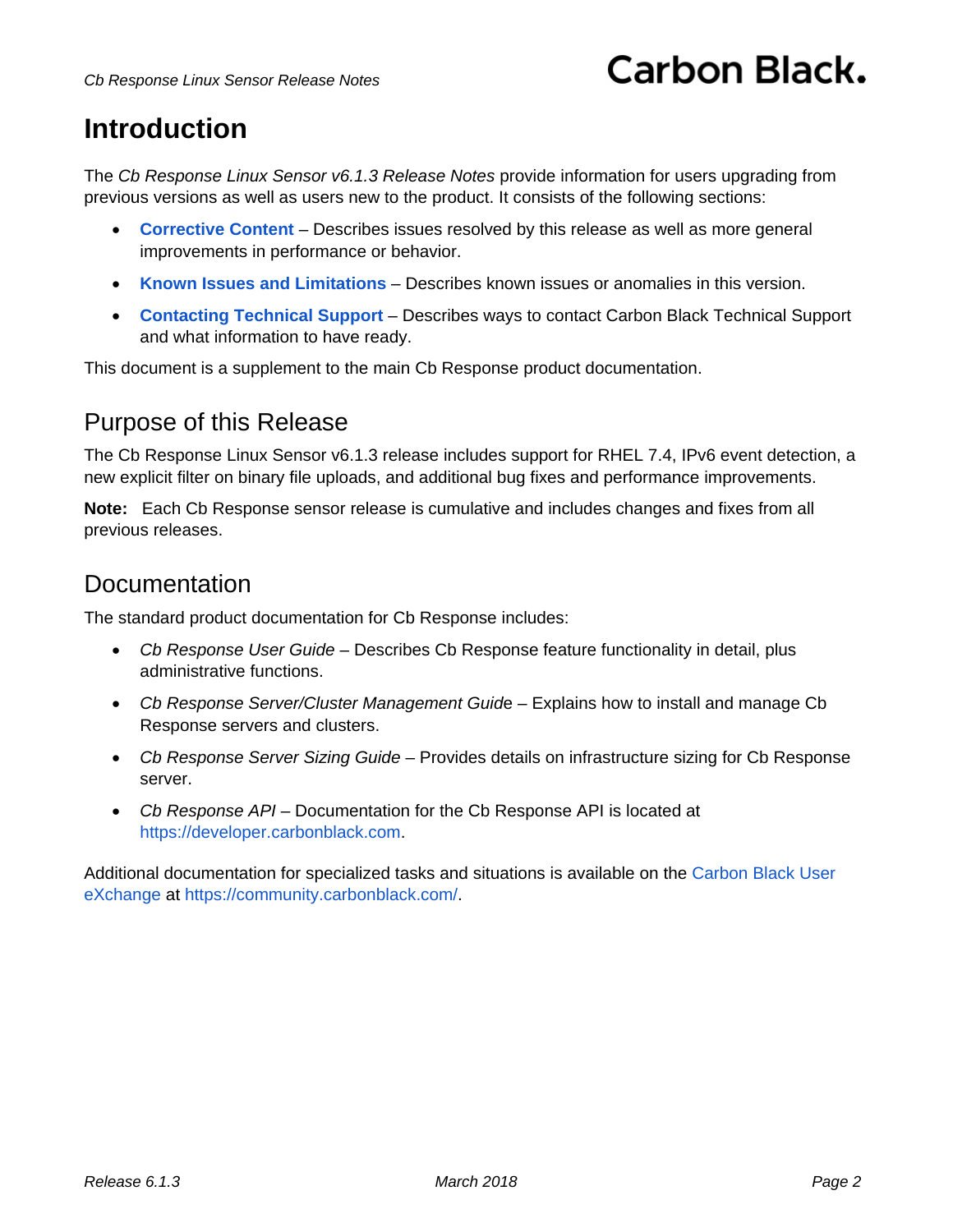#### Sensor Support for Operating Systems and Server Releases

Cb Response sensors interoperate with multiple operating systems and Cb Response server releases.

- For a comprehensive index of the operating systems that Cb Response sensors (and all Carbon Black endpoint products) support, refer to this page in the User eXchange: <https://community.carbonblack.com/docs/DOC-7991>
- In general, version 6.*x* sensors work with 6.*x* but not 5.*x* versions of the Cb Response server.

#### Technical Support

Cb Response server and sensor update releases are covered under the Customer Maintenance Agreement. Technical Support is available to assist with any issues that might develop during the upgrade process. Our Professional Services organization is also available to assist with the upgrade process to ensure a smooth and efficient upgrade installation.

**Note:** Before performing the upgrade, Carbon Black recommends reviewing content on the User eXchange for the latest information that supplements the information contained in this document.

## <span id="page-2-0"></span>**Corrective Content**

#### **Linux Sensor release 6.1.3.71227.1048**

This release includes the following corrective content changes:

- 1. Added ability to detect IPv6 network events. (CB-9510)
- 2. Updated communications to the server to reduce CPU usage on the server.
- 3. Added support for RHEL 7.4, Centos 7.4, and Oracle RHCK 7.4. (CB-14201)
- 4. Fixed an issue where binary upload queue sizes were incorrect on the server. (CB-12904)
- 5. Fixed issue where local IP's were incorrect for UDP and TCP. (CB-13208)
- 6. Fixed issue where upload of binary or eventlog upload could cause CPU spike. (CB-13280)
- 7. Upgraded third-party libraries to most recent versions. (CB-14029, CB-16520)
- 8. Fixed issue which resulted in a small amount of dropped events each hour in high-volume cases. (CB-15910)
- 9. Fixed an issue where Fully Qualified Domain Name was not set properly. (CB-12733)
- 10. Fixed a few issues with the diagnostic script. (CB-14910, CB-15882)
- 11. Fixed an issue with reporting the correct path for a process in some cases. (CB-15789)
- 12. Fixed an issue where multiple daemons could be started at once on an endpoint. (CB-15850)
- 13. Fixed an issue where the daemon would not exit gracefully if not run as root. (CB-15851)
- 14. Added a safeguard to prevent the sensor from installing on unsupported kernel versions. (CB-15173)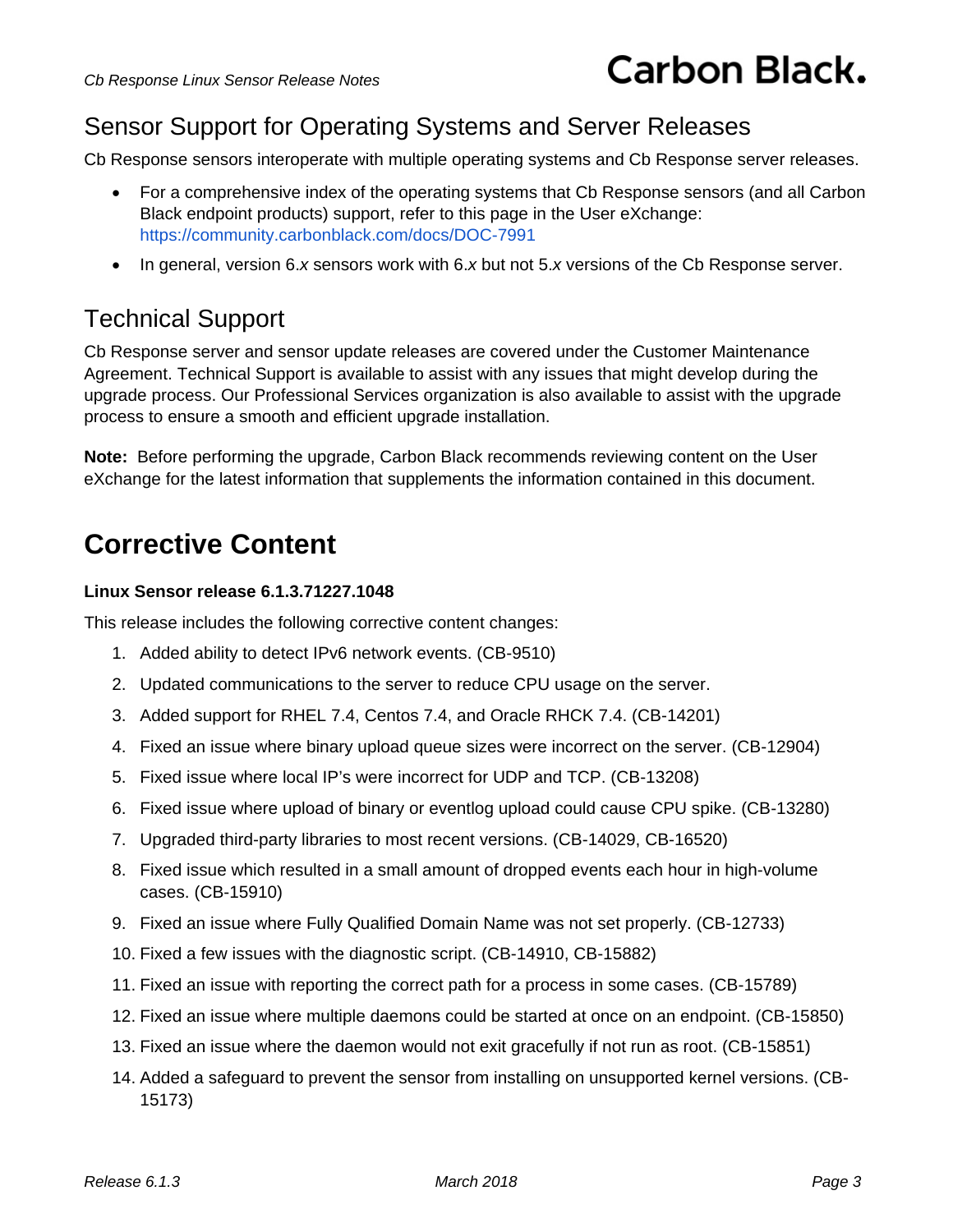# **Carbon Black.**

### <span id="page-3-0"></span>**Known Issues and Limitations**

- 1. Sensor does not install on Oracle UEK 7.4 with 4.x kernel. (CB-17306)
- 2. Sensor Installer does not respect specified installation directory in the server. (CB-17033)
- 3. Warning message "eventlog quota exceeded" logged repeatedly when eventlog directory is full. (CB-16205)
- 4. The memory usage in the cbdaemon may increase due to the activity of some long-lived processes. A workaround is to restart the long-lived process or cbdaemon. (CB-16064)
- 5. Some of the tracking data in the kernel is using more memory than expected. This is most noticeable on systems with many long-lived processes. (CB-18105)
- 6. PID reuse on the system may cause new processes to not be suppressed when they should be. (CB-18239)
- 7. On RHEL/CentOS 6.x systems, upgrading a sensor from version 5.2.13 to version 6.1.3 causes a duplicate sensor to appear in the Server UI. See <https://community.carbonblack.com/docs/DOC-10841> for additional detail and a link to a workaround that hides the older sensor from the UI. (CB-1691)

# <span id="page-3-1"></span>**Contacting Technical Support**

Carbon Black Technical Support provides the following channels for resolving support questions:

| <b>Technical Support Contact Options</b> |
|------------------------------------------|
| Web: User eXchange                       |
| Email: support@carbonblack.com           |
| Phone: 877,248,9098                      |
| Fax: 617, 393, 7499                      |